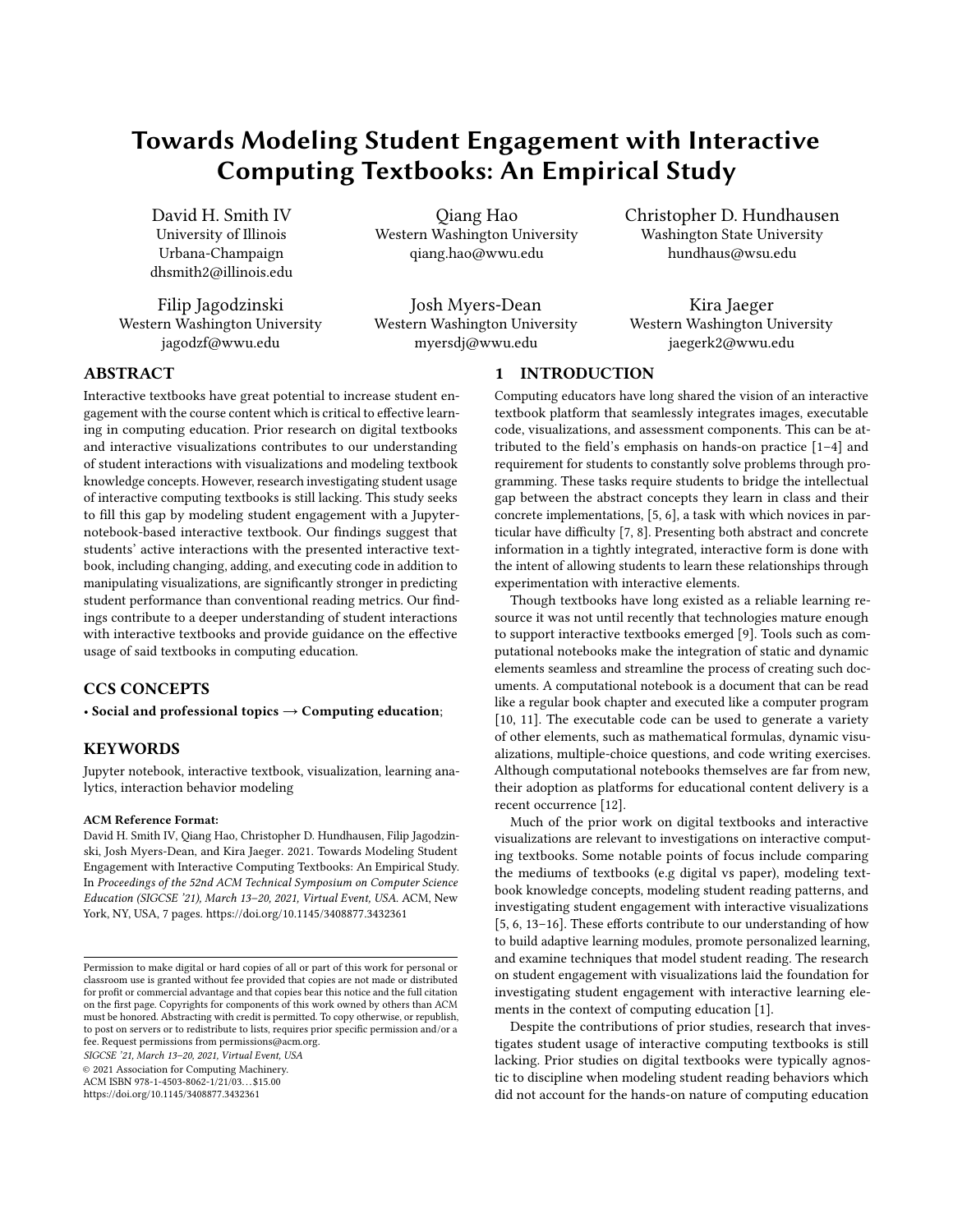[\[15,](#page-6-13) [17\]](#page-6-14). Previous investigations into interactive textbooks failed to engage in a fine-grained analysis of student interactions and their relationship with student learning outcomes [\[18,](#page-6-15) [19\]](#page-6-16).

This study seeks to fill this gap by modeling student engagement with an interactive textbook that allows students to fully engage with and modify all interactive and static components. The results of this study contribute to a deeper understanding of (1) how students engage with interactive textbooks through reading and rich interactions, and (2) how students perceive the functionalities of interactive computing textbooks. Our findings shed light on how students engage with a fully interactive textbook, as well as inform computing educators of the effective usage of interactive computing textbooks.

## 2 BACKGROUND

#### 2.1 Early Digital Textbooks

Early studies on digital textbooks focused on comparing the impacts of different mediums of textbooks (digital vs paper) on student learning [\[20,](#page-6-17) [21\]](#page-6-18). Findings showed that, regardless of medium, reading textbooks have been found to have positive impacts on student academic success [\[13,](#page-6-11) [20,](#page-6-17) [22–](#page-6-19)[24\]](#page-6-20). Modeling reading patterns makes it possible to understand student reading behavior, which contributes to identifying gaps in student knowledge and recommending appropriate learning resources.

Research on modeling knowledge components in textbooks and student reading behaviors mainly focused on data that are relevant to passive reading, such as reading speed, jumping to the next page, and annotations [\[17\]](#page-6-14). However, reading speed as a metric for modeling reading has been found to have a weak relationship with student performance suggesting it may not be an accurate measure of learning [\[15\]](#page-6-13). Additionally, digital textbooks are becoming increasingly interactive, allowing a variety of heterogeneous activities such as quizzes, dynamic visualizations, and even problemsolving activities. These interactive activities are becomming an integral componenet of digital textbooks in many disciplines, such as computing education.

# 2.2 Interactive Visualization in Computing Education

Computer-based dynamic visualization as a medium for teaching has enjoyed a long history in computing and general STEM education with the earliest examples dating back to the 1980s [\[25,](#page-6-21) [26\]](#page-6-22). Interactive visualizations still enjoy wide popularity in computing education today as a method of providing a concrete, visual representation of otherwise abstract concepts [\[6\]](#page-6-4). They have also been shown to have positive effects on students in terms of performance, motivation, and engagement [\[27](#page-6-23)[–29\]](#page-6-24).

Researchers have sought to understand how students interact with visualizations systematically. Naps et al. [\[30\]](#page-6-25) adapted the Bloom's Taxonomy [\[31\]](#page-6-26) and defined an engagement taxonomy (ET) consisting of 5 levels: (1) No viewing - visualization is not used, (2) Viewing - visualization is watched, (3) Responding - questions related to visualization are answered, (4) Changing - different input data is provided by the learner to change visualization from its original state, (5) Constructing - students build a visualization, and (6) Presenting - students write or talk about visualizations.

Rößling's engagement taxonomy, Sorva's "Two Dimensional Engagement Taxonomy" and Myller's "Extended Engagement Taxonomy" have been notable extensions to Naps's each of which introduced more granularity and more focus on the direct studentvisualization interactions that take place [\[29,](#page-6-24) [32,](#page-6-27) [33\]](#page-6-28). Myller's noteably distinguished between direct engagement and content ownership. The former is concerned with the level of interaction between the user and the visualization, with the latter focusing on the relationship between the student and the code that produces the visualization.

As interaction technology advances, researchers tend to differentiate student interactions with visualizations at different levels. This relates to the idea that the acts of modification and creation indicate a higher order conceptual understanding of the curriculum. The implication being that, the greater the agency of students to manifest their ideas through a given learning material, the greater their ability will be to leverage that material for learning.

#### 2.3 Students and Interactive Textbooks

<span id="page-1-0"></span>Table 1: Interactive Textbook Platforms and their Features

|                      | Jupyter      | OpenDSA      | zyBooks      | Runestone    |
|----------------------|--------------|--------------|--------------|--------------|
| Fully Modifiable     | yes          | no           | no           | no           |
| Notes                | yes          | $\mathbf{n}$ | no           | $\mathbf{n}$ |
| Visualizations       | yes          | yes          | yes          | yes          |
| Slides               | $\mathbf{n}$ | yes          | $\mathbf{n}$ | no           |
| Animations           | yes          | yes          | yes          | yes          |
| <b>Practice Sets</b> | yes          | yes          | yes          | yes          |
| Code Sandbox         | yes          | no           | yes          | yes          |
| Videos               | yes          | no           | yes          | yes          |
| Ouizzes              | yes          | yes          | yes          | yes          |
| Open Access          | yes          | yes          | no           | yes          |

There have been multiple successful attempts to create an interactive textbook. These include popular web-native, open-source options such as Virginia Tech's OpenDSA project, and Runestone Interactive, in addition to paid solutions such as Wiley's zyBooks.

Studies of these platforms show that students overwhelmingly prefer them to traditional textbooks [\[34,](#page-6-29) [35\]](#page-6-30). Additionally, students are more likely to engage with visualizations and interactive elements over static text [\[36\]](#page-6-31) and that these elements lead to increased motivation [\[37\]](#page-6-32).

Interactive textbooks have also been shown to have a substantial impact on student performance. In a multi-institutional study, Edgecomb et al. noted a significant performance increase in classes that switched to zyBooks, particularly within the classes' lower quartile [\[18\]](#page-6-15). McKinny et al. corroborated these findings in addition to finding a significant increase in the pass rate compared to previous terms (78% -> 91%) [\[19\]](#page-6-16).

Though there are instances of Jupyter Notebook being used to deliver course content in AI education [\[12\]](#page-6-10) there are no studies, insofar as we are aware, of notebook usage in introductory computing education. Though existing interactive textbooks provide a significant number of features, they lack the extensibility of Jupyter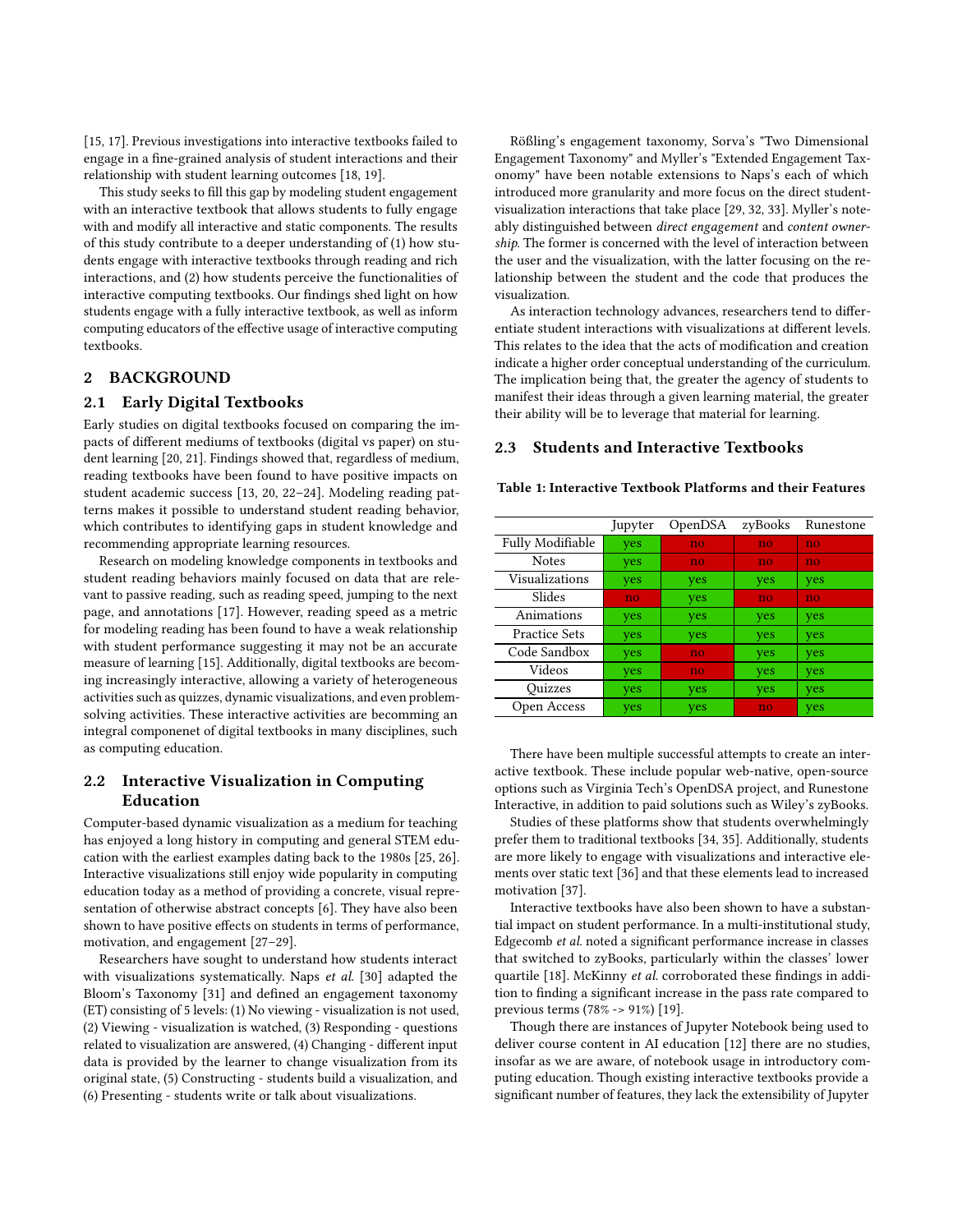<span id="page-2-0"></span>

Figure 1: Various interactive components in one book chapter from the used textbook.

Notebook and limit how students can modify content and experiment within them (Table [1\)](#page-1-0).

Overall, despite the contributions of prior studies, research that investigate student usage of interactive computing textbooks is still lacking. Work on digital textbooks were typically agnostic to disciplines in terms of modeling student reading behaviors, which did not account for the hands-on nature of computing education [\[15,](#page-6-13) [17\]](#page-6-14). Prior studies on students' interactions with interactive textbooks did not investigate, on a fine grained level, students' interactions with integrated static and visual components [\[18,](#page-6-15) [19\]](#page-6-16). To fill the gaps, we seek to investigate (1) CS student interaction with various components of a tested interactive textbook, (2) the relationship between such interactions and student academic performance, as well as (3) student learning experience of using such an interactive textbook.

#### 3 RESEARCH DESIGN

## 3.1 Research questions

The research questions that guided this study include:

- RQ1: To what extent do students engage with the interactive textbooks?
- RQ2: To what extent does student engagement with interactive computing textbooks predict student performance?
- RQ3: What are student attitudes towards using interactive computing textbooks for learning?

## 3.2 Experimental Design

We conducted an in-class experiment in an introductory programming course that enrolled eighty students at a large university in the North American Pacific Northwest. Jupyter-notebook-based textbooks tailored to the course were deployed to JupyterHub to support online access and Travis-CI was used to support unit testing for the embedded practice problems. The textbook was organized by chapters of topics (e.g. stack, and queue, binary trees) and each chapter is represented as a Jupyter-notebook file, which interweaves static tests, images, and interactive code along with dynamic visualizations and images that are generated from executable code [\[12\]](#page-6-10). Additionally, each topic is supported by a set of relevant practice coding questions (see Figure [1\)](#page-2-0).

Students were required to read a specific chapter from a Jupyternotebook-based textbook before and after each lecture. During the lecture, the same knowledge on a more fine-grained level was delivered, discussed, and practiced. Additionally, students were encouraged to use the textbook for quick code testing and notetaking during lectures.

# 3.3 Measurements and Data Collection

In answering RQ1 and RQ2 we must first define our measurements for student performance and student engagement. Students' conceptual understanding was measured through two, paper-based exams with their ability to problem-solve and implement solutions to being measured by programming assignments. Six complex programming assignments were given throughout the course to measure students' implementation abilities.

To measure student engagement we employed the use of Rößling's [\[33\]](#page-6-28) adaptation of Naps' taxonomy [\[30\]](#page-6-25). This includes three levels of engagement: (1) Viewing - Reading Through the provided static text and static graphics, (2) Responding - responding to informal assessments (e.g. quizzes, coding problems), and (3) Changing manipulating the dynamic visualization by updating the code (e.g. changing algorithm parameters) or creating a new visualization. Guided by this engagement taxonomy, we collected the following three data sets corresponding to the three levels of engagement:

- Reading time: The amount of time a student has a notebook open in their browser and can spend reading or referencing it.
- Response Frequency: The number of times students executed cells containing the provided code, quizzes, and coding problems per chapter.
- Change Frequency: The number of times students manipulated the provided visualization and creating new code cells for different purposes beyond responding to the given questions per chapter.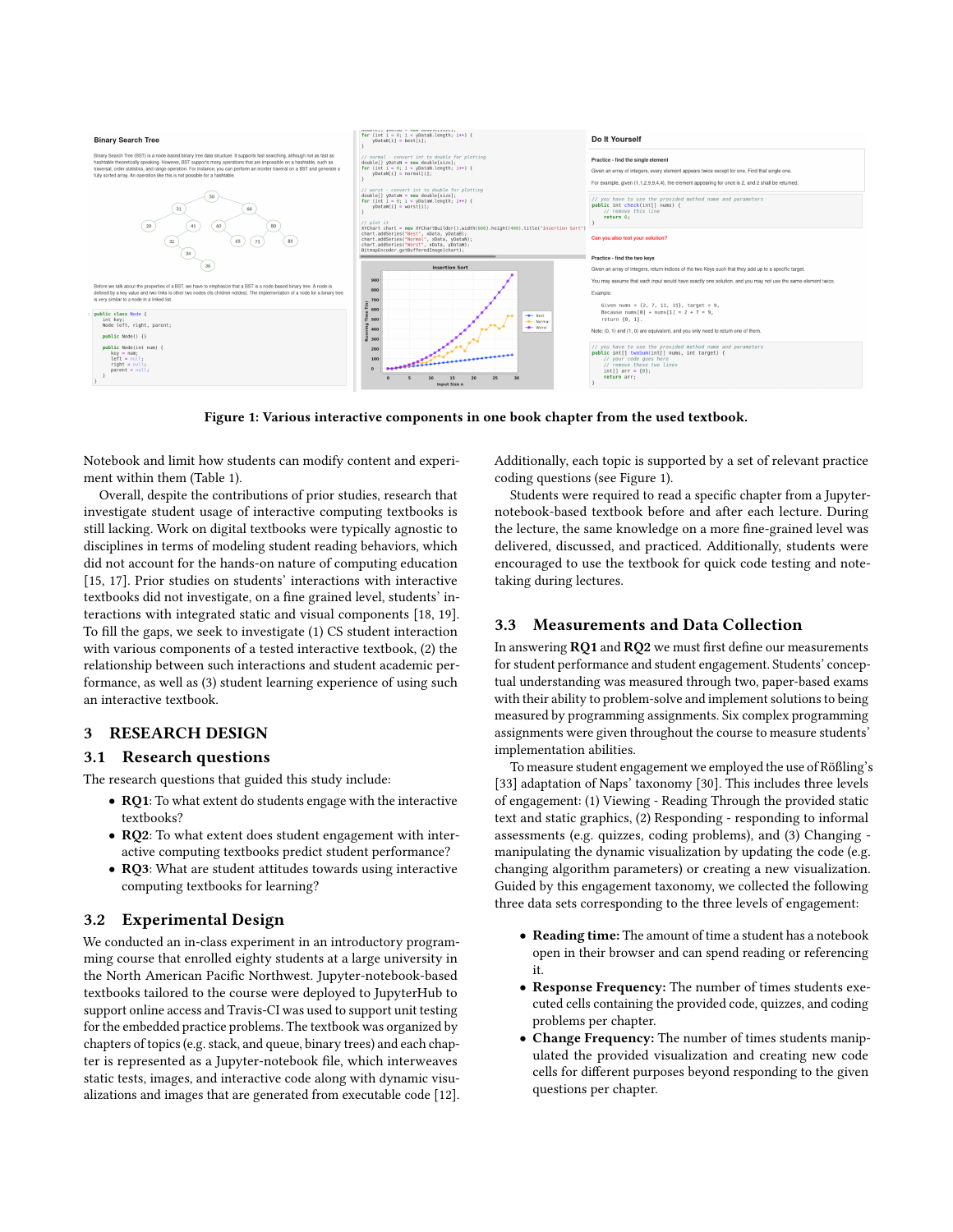Demographic and course history data was collected through surveys to account for the influence of individual differences in outcomes.

To address RQ3, we surveyed all participating students using three open-ended questions:

- How did you use the Jupyter-notebook-based textbook?
- What do you like about the Jupyter-notebook-based textbook?
- What do you dislike about the Jupyter-notebook-based textbook?

#### 4 RESULTS

# 4.1 RQ1: To what extent do students engage with the interactive textbooks?

Tracking showed that students, on average, spent 4.12 hours with the provided textbook open per week (reading time), responding to embedded quizzes or code writing questions for 6.16 times per week (response frequency), and changing and executing visualization code or write unrequired code for 5.94 times per week (change frequency) (see Figure [2\)](#page-3-0).

<span id="page-3-0"></span>



As is shown in Figure [2,](#page-3-0) students tended to spend more time on reading the textbook and interacting with the textbook more frequently when the course progressed towards more complicated topics. The two types of tracked interactions, response frequency and change frequency, seem to have a consistent pattern over time. Although the tracked reading time seemed to follow the general trend, there was a notable difference between its pattern and the patterns of the two types of interactions.

To further understand the relationships between reading time and other interactions we performed Pearson's correlation analysis on the three tracked data. response frequency and change frequency showed a high degree of correlation (r=0.68, p<0.01) with *reading* time being correlated with change frequency to a limited extent (Table [2\)](#page-3-1). Though this finding demonstrates some consistency between

#### <span id="page-3-1"></span>Table 2: The correlation relations among reading time, frequency of responses, and frequency of changes.

|    |         | Reading Time Response Frequency Change Frequency |      |
|----|---------|--------------------------------------------------|------|
|    | (RT)    | (RF)                                             | ΄CF  |
| RT | 1.00    | $\overline{\phantom{a}}$                         |      |
| RF | 0.25    | 1.00                                             |      |
| CF | $0.36*$ | $0.68***$                                        | 1.00 |
|    |         |                                                  |      |

 $*$ p < 0.05;  $*$  $*$ p < 0.01;  $*$  $*$  $*$ p < 0.001.

reading time and interactions, those differences that do exist may indicate reading time alone does not give a full representation of student engagement with the textbooks.

# 4.2 RQ2: To what extent does student engagement with interactive textbooks predict student performance?

To understand the predictive power of student engagement with interactive textbooks on their performance, we conducted blockwise regression on two sets of factors. The first set of factors were control factors, including the demographics of students (gender and race) and the number of CS courses students have taken in high school and college before taking the current course. Given the lack of standardization that exists within high-school CS curriculum (and possibly community college), we used only the counts of courses in our analysis. The control factors explained 6.1% of the variance of student performance ( $R^2 = 0.06$ , p > 0.01). The predictive power of control factors is presented in Table [3.](#page-3-2)

#### <span id="page-3-2"></span>Table 3: Multiple regression analysis on student performance using control factors.

|                           | $R^2$ | $R^2$ adj. | F    |         |         |
|---------------------------|-------|------------|------|---------|---------|
| Student Performance       | 0.06  | 0.01       | 1.29 |         |         |
| Control Factors:          |       |            |      |         |         |
| Gender                    |       |            |      | $-0.54$ | $-1.76$ |
| Race                      |       |            |      | 0.08    | 0.60    |
| CS courses before college |       |            |      | $-0.10$ | $-0.70$ |
| CS courses during college |       |            |      | 0.04    | 0.30    |

 $*_p$  < 0.05;  $*_p$  < 0.01;  $**_p$  < 0.001.

The second set of factors was the focus of this study, including reading time, response frequency, and change frequency. When reading time was added as the only factor in the focus block to the regression model, the variance explained by all factors for student performance increased to 10.0% ( $\overline{R^2}$  = 0.10, p > 0.05). There was no significant difference (F=2.46,  $p > 0.05$ ) between this new model (see Table [4\)](#page-4-0) and the one reported in Table [3.](#page-3-2)

No or little multicollinearity is an important assumption of regression analysis. Given the strong correlations between response frequency and change frequency, we could not directly add both of them to the model. As a result, we performed Principal Component Analysis (PCA) to extract a single factor from the two. The Kaiser-Meyer-Olkin (KMO) measure and Bartlett's test of sphericity were applied to verify the validity of PCA. The sampling adequacy was verified for both factors, with all KMO values bigger than 0.5. The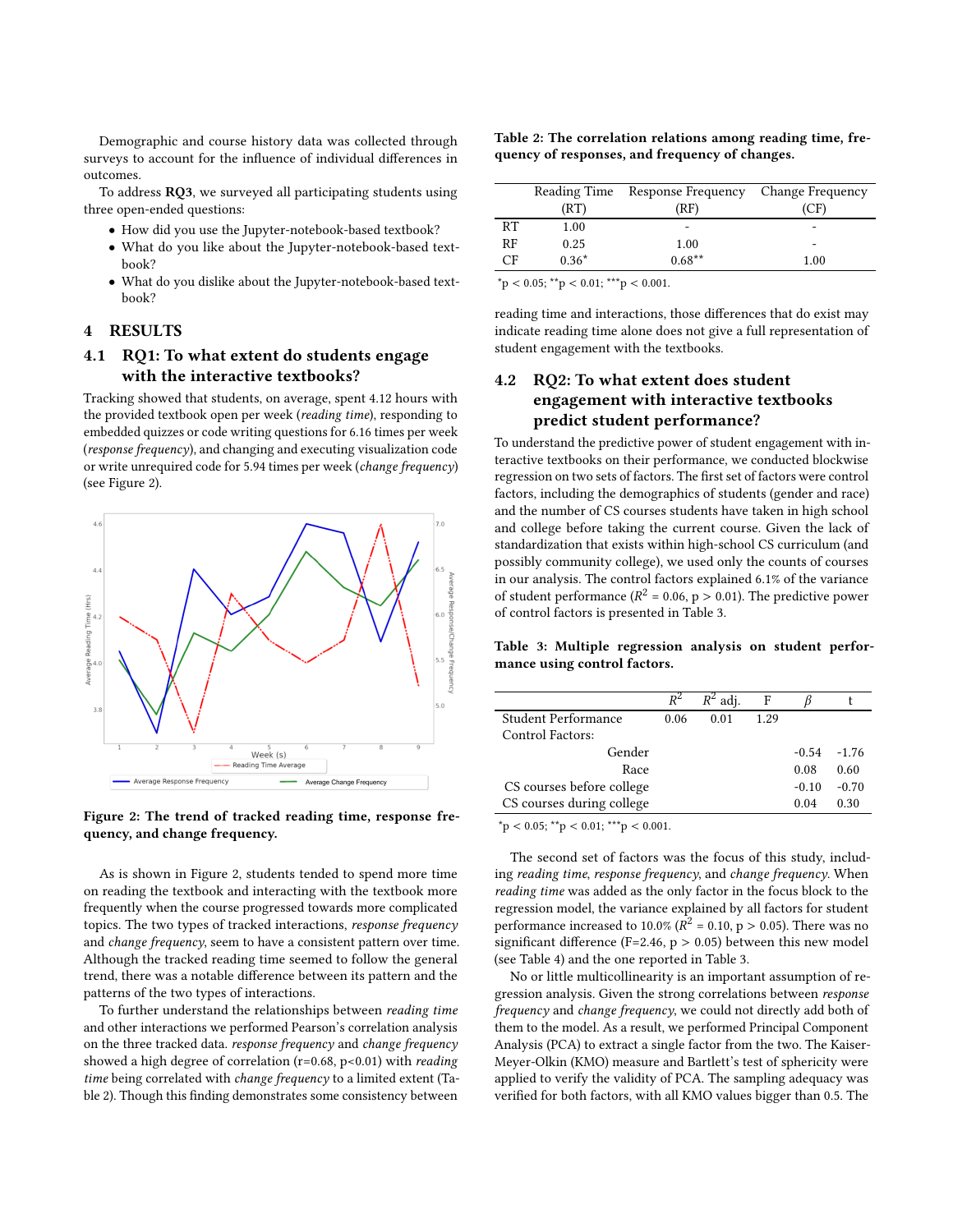<span id="page-4-0"></span>Table 4: Multiple regression analysis on student performance using control factors and reading time.

|                           | $R^2$ | $R^2$ adj. | F    |         |         |
|---------------------------|-------|------------|------|---------|---------|
| Student performance       | 0.10  | 0.03       | 1.55 |         |         |
| Control factors:          |       |            |      |         |         |
| Gender                    |       |            |      | $-0.49$ | $-1.61$ |
| Race                      |       |            |      | 0.08    | 0.68    |
| CS courses before college |       |            |      | $-0.08$ | $-0.61$ |
| CS courses during college |       |            |      | 0.05    | 0.34    |
| Focus:                    |       |            |      |         |         |
| Reading time              |       |            |      | 0.19    | 1.57    |
| ÷<br>. .                  |       |            |      |         |         |

 $p < 0.05$ ; \*\*p  $< 0.01$ ; \*\*\*p  $< 0.001$ .

results of Bartlett's test of sphericity were significant, indicating that correlations between items were sufficiently large for both factors. We named the extracted single factor interaction.

When the interaction factor was added as the second factor of the focus block to the model, the variance explained by all factors for student performance increased to  $42.0\%$   $(R^2 = 0.42, p < 0.05)$ . Analysis of variance was used to compare this model (see Table [5\)](#page-4-1) and the one reported in Table [4,](#page-4-0) and found a significant difference  $(F=40.71, p < 0.01)$  between the two models.

<span id="page-4-1"></span>Table 5: Multiple regression analysis on student performance using control factors and two focus factors.

|                           | $R^2$ | $R^2$ adj. | F    |           |         |
|---------------------------|-------|------------|------|-----------|---------|
| Student performance       | 0.42  | 0.37       | 8.77 |           |         |
| Control factors:          |       |            |      |           |         |
| Gender                    |       |            |      | $-0.46$   | $-1.90$ |
| Race                      |       |            |      | 0.03      | 0.29    |
| CS courses before college |       |            |      | $-0.08$   | $-0.76$ |
| CS courses during college |       |            |      | $-0.04$   | $-0.35$ |
| Focus:                    |       |            |      |           |         |
| Reading time              |       |            |      | 0.03      | 0.38    |
| Interaction               |       |            |      | $0.54***$ | 6.38    |

 $*$ p < 0.05;  $*$  $*$ p < 0.01;  $*$  $*$  $*$ p < 0.001.

# 4.3 RQ3: What are student attitudes towards using interactive textbooks for learning?

To understand student attitudes towards using an interactive textbook, two raters (a trained undergraduate student and an experienced computing education researcher) iteratively categorized the answers to each survey question into major themes using an inductive analysis approach [\[38\]](#page-6-33). The average inter-rater reliability (Cohen's Kappa) across the three questions was 0.84. The finalized coding scheme and individual question's coding reliability are presented in Table [6.](#page-4-2) For the differences between the categorization of the same response to a question, the two raters would further discuss with each other and make a final decision collectively.

In answering the first question, "How did you use the Jupyter-Notebook-based textbook?", all students expressed their usage was similar to how they would use a traditional digital textbook. They previewed and reviewed knowledge present in lectures in addition to attempting the embedded daily practices. It is worth

<span id="page-4-2"></span>Table 6: The finalized coding scheme for analyzing student responses to our survey questions.

| Questions | Categories    | Code                         | k    |  |  |
|-----------|---------------|------------------------------|------|--|--|
|           |               | 1. read before class         |      |  |  |
| Q1        | Previewing    | 2. code before class         |      |  |  |
|           |               | 3. practice before class     |      |  |  |
|           |               | 1. read during lectures      |      |  |  |
|           | Revieweing    | 2. notes during lectures     |      |  |  |
|           |               | 3. code during lectures      |      |  |  |
|           |               | 1. practice before class     |      |  |  |
|           | Practicing    | 2. practice after class      |      |  |  |
|           |               | 1. execute code              |      |  |  |
|           | Integration   | 2. visualization             | 0.88 |  |  |
| Q2        |               | 3. write code                |      |  |  |
|           |               | 4. manipulate visualization  |      |  |  |
|           |               | 1. navigation                |      |  |  |
|           | Functionality | 2. code execution            | 0.85 |  |  |
| Q3        |               | 3. manipulate visualization  |      |  |  |
|           |               | 4. error messages            |      |  |  |
|           |               | 1. navigation difficulty     |      |  |  |
|           |               | 2. code execution difficulty |      |  |  |
|           | Efficiency    | 3. visualization interaction |      |  |  |
|           |               | difficulty                   |      |  |  |
|           |               | 4. debugging difficulty      |      |  |  |

noting that many students mentioned that they achieve such goals by actively interacting with the textbook, such as "stepping through the provided code", "playing with the actual code", and "trying out my ideas through code".

The second question was"What do you like about the Jupyter-Notebook-based textbook?". Students uniformly expressed their enjoyment of the seamless combination of code, text, and visualization provided by computation notebooks. Student A said "I love how versatile the textbook is. You can read the explanation, and try out the corresponding Java code, see the results without even compiling the code.". Student B responded "I like how straightforward it makes the time complexity for me to understand. It is just like a secondary less with actual code.".

From the third question, "What do you dislike about the Jupyter-Notebook-based text-book?", we found two major themes. The first regarding the functionality of the notebooks and the second relating to the efficiency of its configuration. Student C stated that "I have to run all the (code) cells manually so I can run the cell that I really wish to. It's so tedious". This was said in spite of the fact that, though cells are interdependent, they need not be executed one at a time. Jupyter Notebooks allow for the sequential execution of multiple cells through multiple selection or shortcuts accessible through the toolbar. This statement indicates that students may have had a limited understanding of the notebook and its available functionality. Student D commented that "The limited error message makes coding in Jupyter Notebook difficult.". Though Jupyter Notebooks provide some error messages, they lack the level of detail that is commonplace in most modern IDEs. This may provide an additional barrier to students learning the already difficult task of debugging.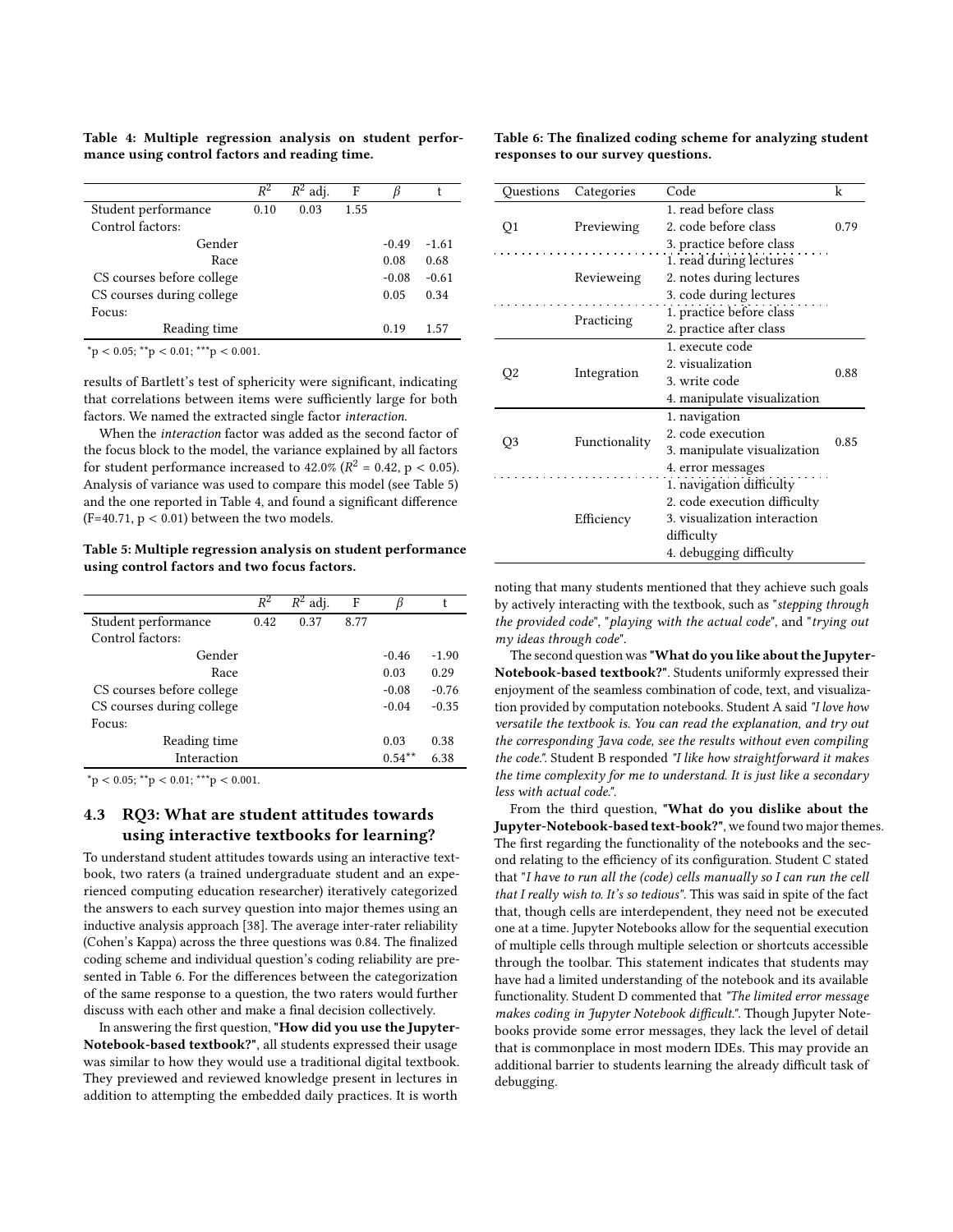## 5 DISCUSSION

#### 5.1 Student Engagement

We highlight two findings of our study in terms of RQ1 and RQ2:

- (1) The weak correlation between reading time and interactions suggests a difference in interaction patterns.
- (2) Student interactions with the textbook have stronger predictive power than reading. This is evidenced by the comparison between the interaction and reading time factors in predicting student performance.

These findings are each in alignment with prior studies of student interactions with visualization. A meta-study by Hundhausen et al. [\[27\]](#page-6-23) found that how students use visualization, rather than what they see, has the greatest impact on education effectiveness. The findings of this study, in the context of interactive textbooks, support this emphasis on student active engagement. After all, interactive technology is effective only when it is used to actively engage students [\[1,](#page-6-1) [28,](#page-6-34) [30,](#page-6-25) [39,](#page-6-35) [40\]](#page-6-36). However, it is worth noting that the capability of Jupyter-notebook-based textbooks substantially goes beyond algorithm visualization as well as that of most interactive textbooks (See [1\)](#page-1-0). In the environment of Jupyter-notebookbased textbooks, students can manipulate the provided code that generates visualizations, write their own code for exploration or problem-solving, and see immediate results. These two findings provide supportive evidence for extending the "Taxonomy of Student Engagement with Visualizations" [\[30,](#page-6-25) [33\]](#page-6-28) to account for the various types of engagement in the environment of digital notebooks.

The findings of this study also shed light on the use of reading time as a metric of engagement. Reading time is a conventional measurement of engagement that is associated with student learning and has had an influence on data tracking for digital textbooks [\[41,](#page-6-37) [42\]](#page-6-38). However, given the inconsistency between active interactions and reading time combined with the weak predictive power of reading time on student performance, reading time may not be the best measure of student engagement. Analysis of plots showing interactions over time (See Figure [2\)](#page-3-0) and blockwise regression suggest that student interactions with the textbook are a greater predictor of student performance compared to reading time.

# 5.2 Students' perception of interactive textbooks

Jupyter-notebook-based textbooks provide an environment that integrates text, example code, visualizations, and interactive widgets. This integrated environment empowers students to (1) step through text and example code, (2) manipulate visualization, and (3) test their ideas through executable code. This integrated environment provides students with a degree of engagement that paper-based textbooks can not afford and was universally preferred by the majority of participants in this study.

Despite these advantages, it is worth noting that Jupyter Notebook was originally designed for professionals to conduct data analysis exploration and document and share the analysis process, rather than developing and hosting digital textbooks [\[43\]](#page-6-39). As a result, some features that are acceptable to professionals may be difficult for novice learners in computer science. Many participating students pointed out the limited functionality of debugging in

Jupyter Notebooks as a challenge for them to smoothly use the provided textbook. The limited debugging functionality, in combination with the lack of line numbers in code cells, adds unnecessary difficulty to the already arduous task of debugging. Computational notebooks have great potential to be an excellent tool for creating interactive textbooks in fields such as computer and data science. The inclusion of a more powerful suite of debugging tools may better fulfill this purpose.

Another challenge faced by the participating students was their lack of familiarity with Jupyter Notebooks despite ten weeks of continuous usage. Some students indicated that they had to manually execute each code cell sequentially and expressed frustration over the seemingly tedious process. This process can actually be fully automated by clicking a button on the navigation bar of a notebook page. This finding indicates that instructors may not assume that computational notebooks are sufficiently intuitive to students. Instead, instructors should consider providing an in-depth overview of the computational notebooks at the beginning of the course so that students can use Jupyter-notebook-based textbooks to their full capabilities.

#### 6 LIMITATIONS AND THREATS TO VALIDITY

The first and most critical limitation of this study is our operationalization of reading time. This study tracked the active time of a browser tab with an open book chapter and assumed that the tracked time is student reading time. Although this is a common practice in tracking student reading activity there is evidence it may not be an accurate reflection of student reading time [\[15\]](#page-6-13). Future studies may consider exploring new approaches to reading time tracking, such as using periodical prompts that ask users to indicate ongoing reading activities.

Additionally, this study was implemented in a course that was particularly well suited for interactive textbooks and visualizations. The class employed a flipped teaching approach which gives students particularly strong incentives for actively engaging with the textbooks. Classes that employ different pedagogical practices or are not tightly integrated with textbook material may experience different results. Future studies may consider replicating this study on a larger scale and investigating the factors that contribute to student engagement with interactive textbooks and how these are related to the environment in which they are presented [\[44\]](#page-6-40).

# 7 CONCLUSIONS

This study explored modeling student engagement with an interactive digital computing textbook. We found that the pattern of active interaction did not align with that of reading time. We also found that active interaction was significantly more effective than reading time in predicting student performance. Additionally, students' feedback on using interactive textbooks shed light on the effective practice of adopting computational notebooks in educational contexts and showed potential functionality improvements for using computational notebooks as interactive textbook platforms. The results of this study contribute to a deeper understanding of student interactions with computational notebook based digital textbooks and provide guidance on the effective usage of such textbooks.